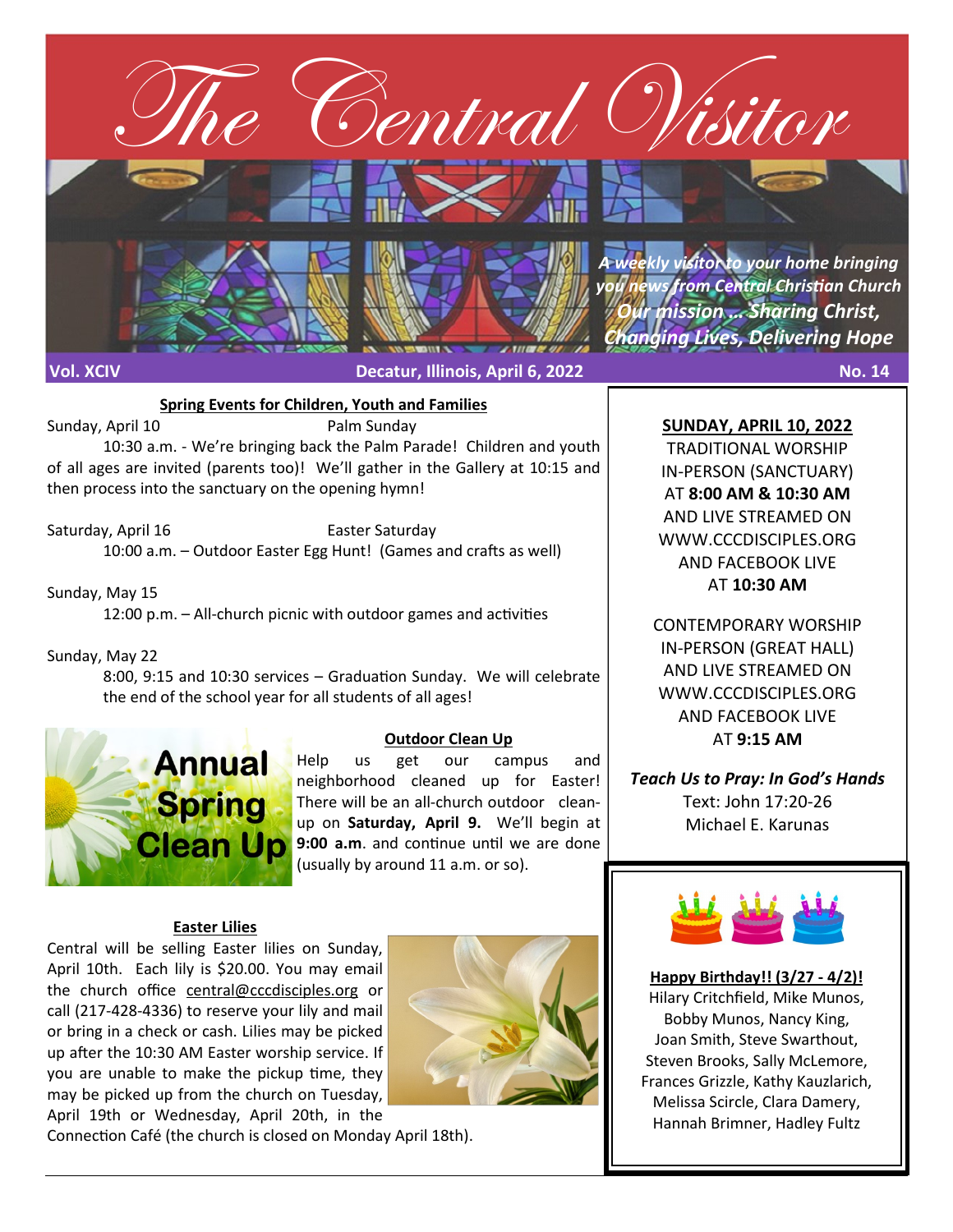# Minister's Article



**Elderberries Meal on April 13th!**

There will be an Elderberries program on April 13th, with the theme, "April Showers Bring May Flowers". Entertainment will begin at 11:30 AM, and the lunch will be start at noon. Menu: Grilled foot-long hot dogs, Cowboy beans, oriental cole slaw, ice cream bars, cookie. \$6.00 donation.

RSVP by calling the church office, emailing central@cccdisciples.org, or sign up at the Welcome Center.



## **GoFundMe Opportunity to Support Choral Interns**

Two of our Millikin choral interns – Spencer Domer and Sam Moore – have been invited to sing with Faith Community Lutheran Church of Las Vegas for an 8-day choral residency in the St. Alban's Cathedral (England) this summer. The experience will consist of daily evensong and anthems under the direction of Dr. Joe Svendsen. They are looking to raise funds to offset their expenses. If you would like to offer your support, you may donate to their GoFundMe campaign. [CLICK](https://www.gofundme.com/f/send-spencer-and-sam-to-england?qid=01d3f1b790aa8f35e89b0219d414889b)  [HERE](https://www.gofundme.com/f/send-spencer-and-sam-to-england?qid=01d3f1b790aa8f35e89b0219d414889b) to see their GoFundMe page.

## **Back The Beard Fundraiser: April 16th, 4:30 PM**

A fundraiser is being held for Matt Andrews, former principal of Dennis School and former attendee of Central, as he battles brain cancer. It will be 4/16, 4:30 PM, Circle South, in Clinton, IL. Check out this article for more info: [CLICK HERE](https://herald-review.com/news/local/education/back-the-beard-fundraiser-planned-for-former-dennis-school-principal/article_fc242821-c7db-55a3-8f71-31b726511fb9.html)

# *Looking Inward*

This past Sunday our focus on worship was the Lord's Prayer (Matthew 6:5-13). As Jesus introduced us to this prayer, the larger point he was making had to do with how prayer is something that is personal – between God and us. Whatever words we utter in prayer must be our own. It is not important that they impress others or that they meet any criteria of "rightness." What matters is that they are genuine, honest and spoken from our hearts.

It is approprtiate that we explored that passage during the season of Lent. The weeks leading up to Easter have always been an opportunity for believers to look inward; inside themselves. For the path *to* Christ, as well as the indwelling *of* Christ, is found within us. It is only there that we see ourselves as we truly are – in all our broken woundedness, along with our potential for redemption.

This past week, I pulled a book off my bookshelf from Thomas Merton and wanted to share some of his thoughts with you today. They connect with this idea of looking inward. Merton was born in 1915 in France but was raised the United States and attended college in New York City. As a young man, he converted to Catholicism in the late 1930s and shortly thereafter entered a Cistercian monastery where he would spend the remainder of his life. The Cistercians followed the Benedictine Rule and maintained a strict vow of silence. Despite his commitment to silence, Merton was a prolific writer on many topics, not the least of which was the Spiritual Life.



*(From "Through the Year with Thomas Merton")*

Let there be someplace in which you can breathe naturally, quietly, and not *have to take your breath in continuously short gasps. A place where your mind can be idle and forget its concerns; where it can descend into silence and worship the Father in secret. There can be contemplation where there is no secret...*

*For the great temptation of the modern person is not physical solitude but immersion in the mass of others... escape into the great formless sea of irresponsibility which is the crowd. There is actually no more dangerous solitude than that of the one who is lost in a crowd; who does not know they are alone and who does not function as a person in the community either. They do not face the risks of true solitude or its responsibilities, and at the same time the multitude has taken all other responsibilities off their shoulders...*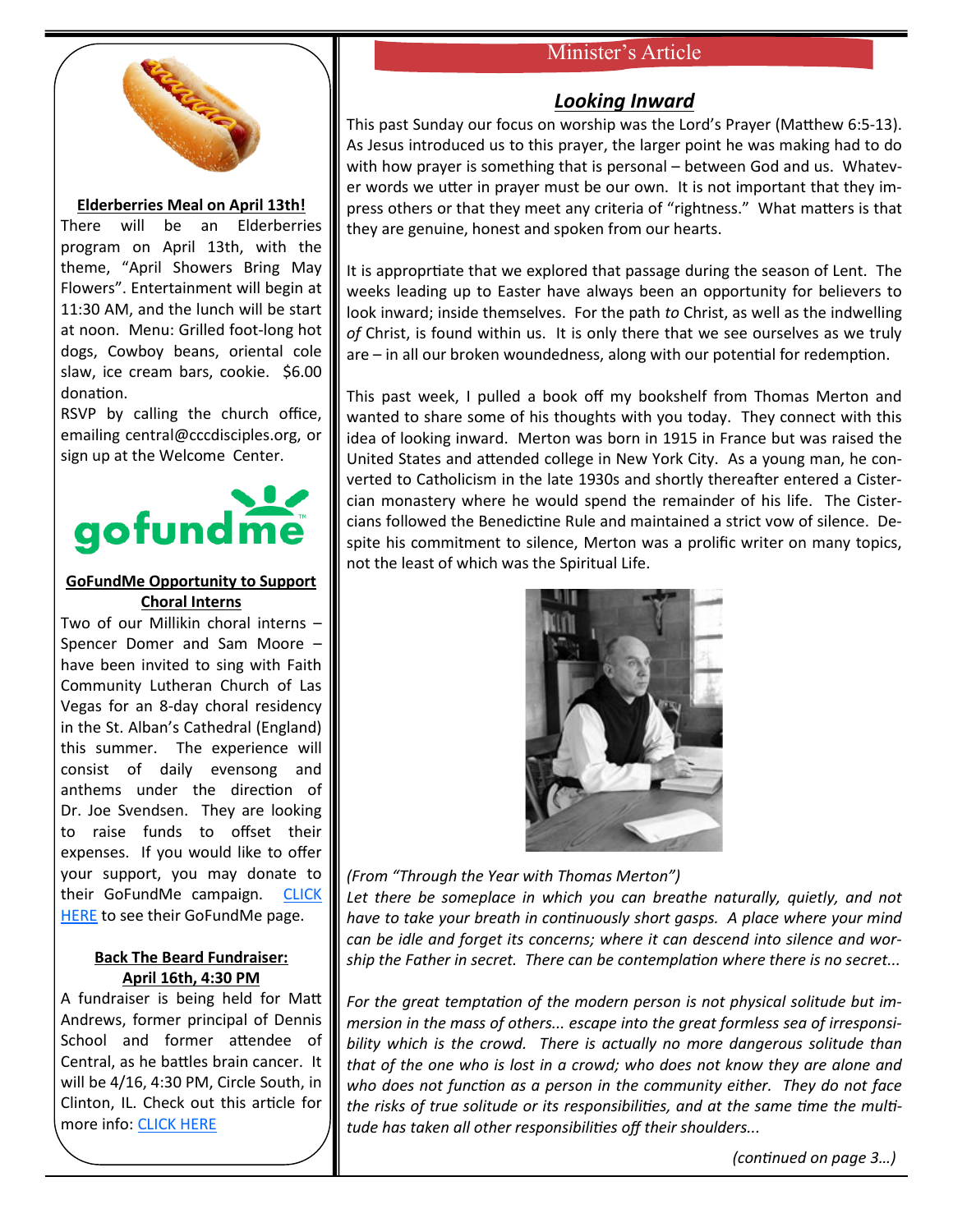*But we cannot truly be ourselves until we know ourselves. And self-knowledge is impossible when thoughtless and automatic activity keeps our souls in confusion. To know ourselves, it is not necessary to cease all activity in order to think about ourselves. That would be useless, and maybe even harmful. But we have to cut down our activity to the point where we can think calmly and reasonably about our actions. We cannot begin to know ourselves until we can see real reasons for why we do the things we do, and we cannot be ourselves until our actions correspond to our intentions. But that is enough. It is not necessary that we meet some external standard of success in everything we do. A person can be perfect and still reap no fruit from their work, and it may happen that a person who is able to accomplish very little is much of a person than another who seems to accomplish very much.* 

#### Blessings – Michael

#### **Small Groups this Week**

*Through April 17th, the following small groups will be meeting at the following times. All small groups will be discussing the same curriculum – "Teach us to Pray: 40 Days of Prayer." Feel free to join any of the groups (even if you haven't signed up yet). You may still sign up at the Welcome Center, or you can email central@cccdisciples.org, or you may click [HERE](https://cccdisciples.shelbynextchms.com/external/form/df15e8c1-5448-47e5-a185-f4aef9f7f43b) to sign up online.*

| Sundays   | 9:15 a.m.  | Room 340          | <b>Charlotte Ballance</b>                                      |
|-----------|------------|-------------------|----------------------------------------------------------------|
| Tuesdays  | 7:00 a.m.  | Café              | and Brian & Kim Maple<br>Jim Fitzpatrick<br>and Pastor Michael |
| Tuesdays  | 6:00 p.m.  | Room 412          | Gretchen & Mike Kirby                                          |
| Tuesdays  | 7:00 p.m.  | Zoom only         | David York                                                     |
|           |            |                   | (call office for the zoom link)                                |
| Thursdays | 10:00 a.m. | <b>Great Hall</b> | Pastor Tina                                                    |
| Thursdays | 4:00 p.m.  | Café              | Jack Dixon and Paul Gorden                                     |
| Thursdays | 6:00 p.m.  | Café              | Travis Wilcoxen                                                |

*Additionally, the following group will also be meeting:*

Koinonia (mixed small group)

Thursdays 5:00 p.m. Room 412 Discussing Tony Evans book "Kingdom Disciples" (focus on leading a Christcentered life and sharing faith with others).



### **In Sympathy We Mourn**

We share sympathy with the family of Warren Berner, who passed away last week. Warren, and his late wife Azalee, were longtime members and faithful supporters of Central and its ministries. He was well into his  $99<sup>th</sup>$  year and remained his humorous self until the very end. A graveside memorial service for Warren in his hometown of Marshall, IL is being planned for sometime later this Spring.

### **SCHOLARSHIP APPLICATIONS**

Now available online (cccdisciples.org or snap QR code to right) and at the Welcome Center.





## **Sunday (10) - Palm Sunday! Imboden Creek Worship**

 8:00-Traditional Worship, Sanctuary 9:15-Contemporary Worship, Great Hall

 & Facebook Live & Live Stream 9:15-Maple/Ballance Small Group 10:30-Traditional Worship, Sanctuary

 & Facebook Live & Live Stream 11:45-Fellowship Meal

4:00-Youth Group

 5:30-Maundy Thursday Practice, Sanct. **Monday (11)**

 12:30-Women's Book Club, Panera 1:00-Golden K, Disciples Room 5:00-Elder Planning

5:30-Maundy Thursday practice, Sanct.

#### **Tuesday (12)**

 7:00-Fitzpatrick/Karunas Small Group, CC 9:00-Christcare Stitchers, 407 5:30-Maundy Thursday practice, Sanct. 5:30-Women's Book Club, Panera 6:00-Kirby Small Group, 412 7:00-York Small Group, Zoom 7:00-Millikin Heights, Disciples Room

## **Wednesday (13)**

 10:00-Ministers' Meeting 11:30-Elderberries program & luncheon 5:00-Elders, Great Hall

### **Thursday (14)**

 10:00-Alanon, 340 10:00-Miller Small Group, Great Hall 4:00-Gorden/Dixon Small Group, C. Café 5:00-Koinonia, 412 6:00-Brass Choir, Disciples Room 6:00-Wilcoxen Small Group, C. Café 6:30-Maundy Thursday service 7:00-Chancel Choir, Choir Room

#### **Friday (15)**

10:00-C.Nichols visitation & funeral

## **Saturday (16)**

10:00-Egg Hunt

## **Sunday (17) - Easter!**

 8:00-Traditional Worship, Sanctuary 9:15-Contemporary Worship, Great Hall & Facebook Live & Live Stream 10:30-Traditional Worship, Sanctuary & Facebook Live & Live Stream

## **Counting On You**

**Sunday, April 3, 2022** Total worshipping online = 121 Total worshipping in-person = 227